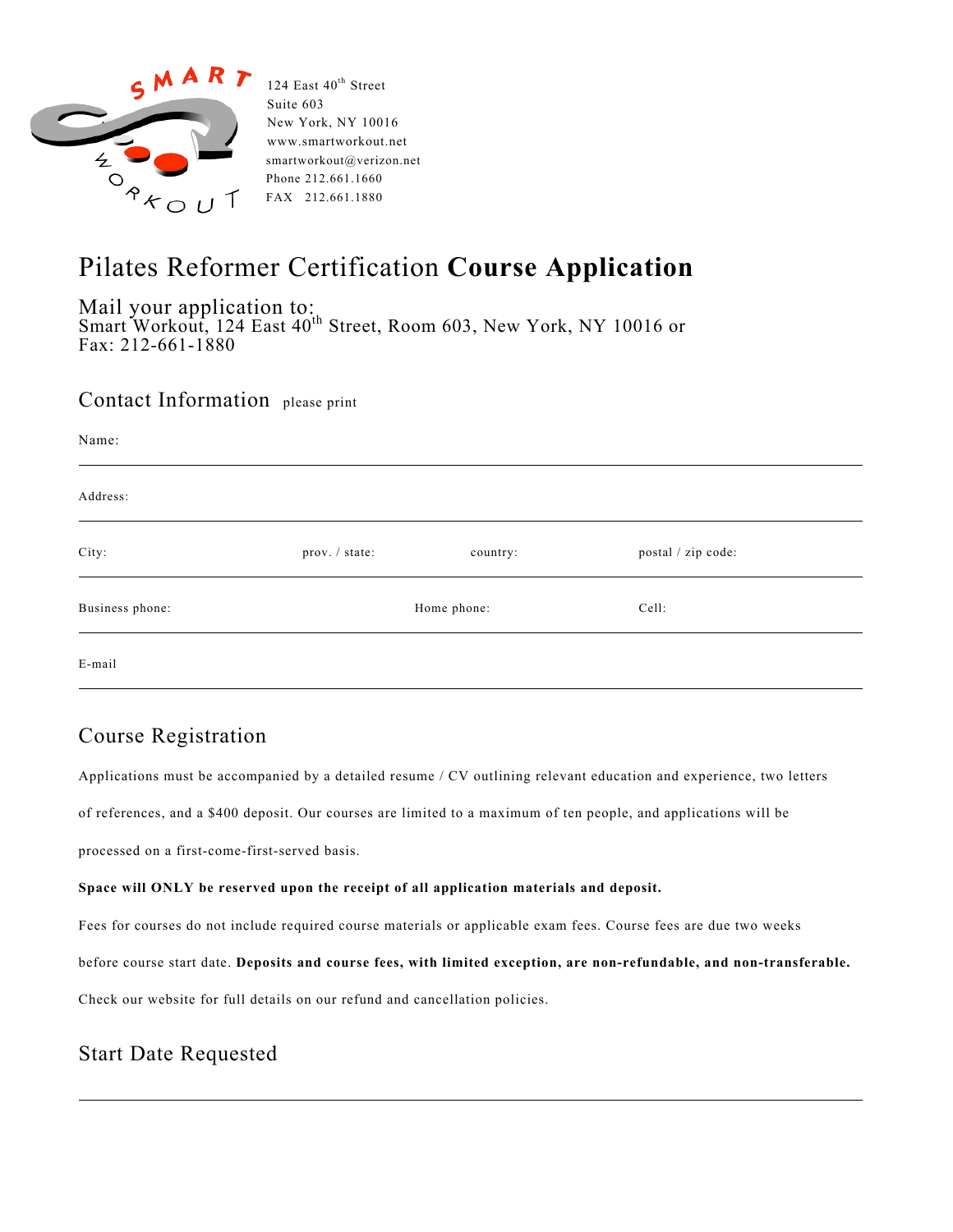Course application (cont'd)

#### Payment Method

□ deposit only □ full payment □ MasterCard □ VISA □ AMEX □ check □ money order

| account number: | exp:       |
|-----------------|------------|
| name on card:   | signature: |

## Reference Letters

Letters should reflect course prerequisites, your teaching abilities and character

#### Relevant Education

Please list related degrees, diplomas, postsecondary or certificate courses and workshops

Describe anatomy education: Include number of hours, when / where you studies and what topics were covered (e.g. musculoskeletal, anatomy, biomechanics) □ college / university course □ workshop / other

List related certification (please specify: e.g. ACE, AFAA)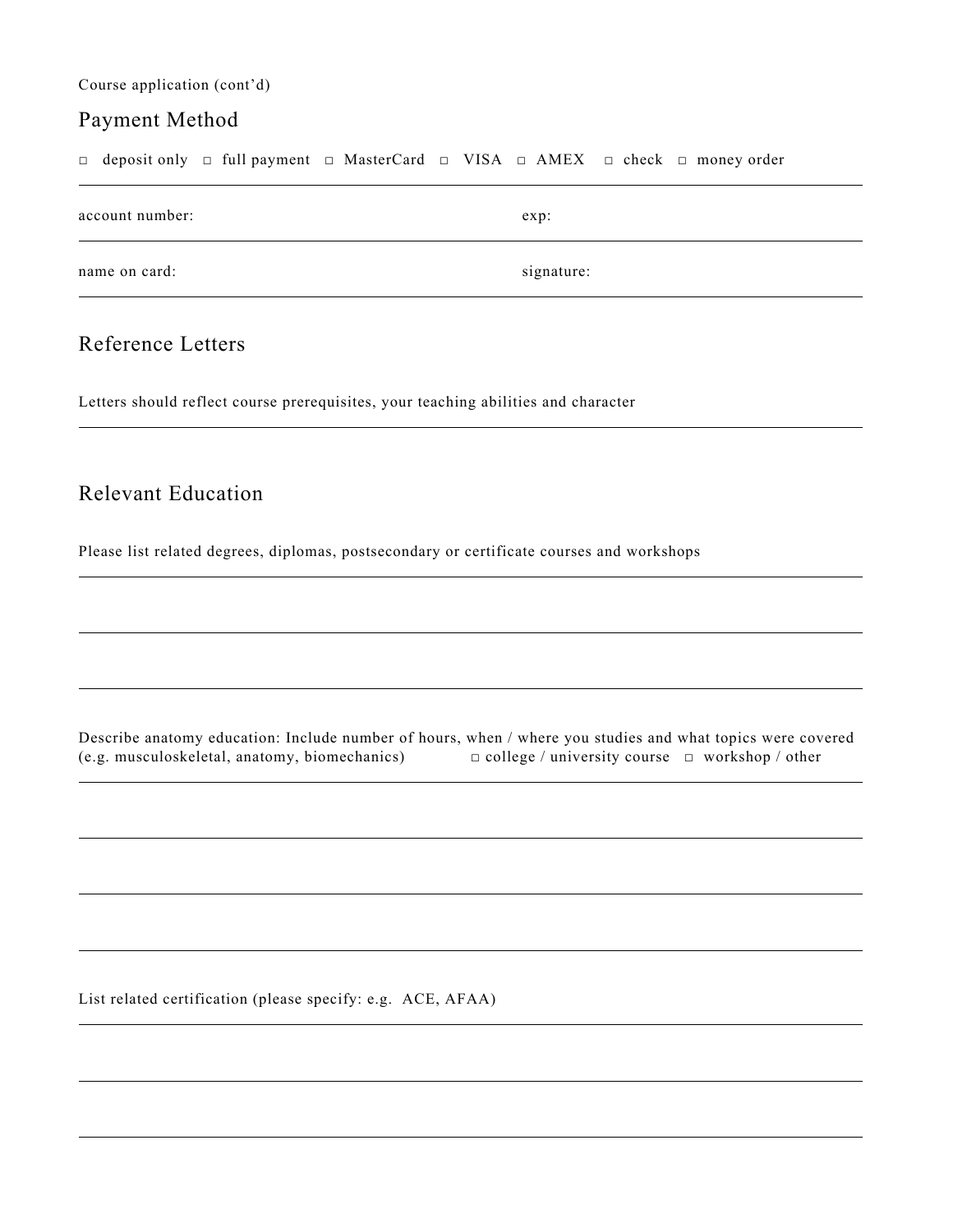Course application (cont'd)

### Relevant Experience

Outline your teaching experience (describe subject taught / years teaching)

Describe your personal experience in dance, yoga, fitness or other body work (how many years / how recently)

Outline your pilates experience (describe whom you've studied with, when, & where, and for how long) Indicate Smart Workout, or other.  $\Box$  none  $\Box$  1-10 hrs  $\Box$  10-30 hrs  $\Box$  30+ hrs

### Personal Information

Do you have any injuries, (**including current or recent pregnancy**) or postural issues? Failure to disclose any injuries, conditions or postural issues prior to enrollment may result in your removal from the course or the modification of course repertoire for you individually. Please note that we cannot accept applicants who are currently pregnant.